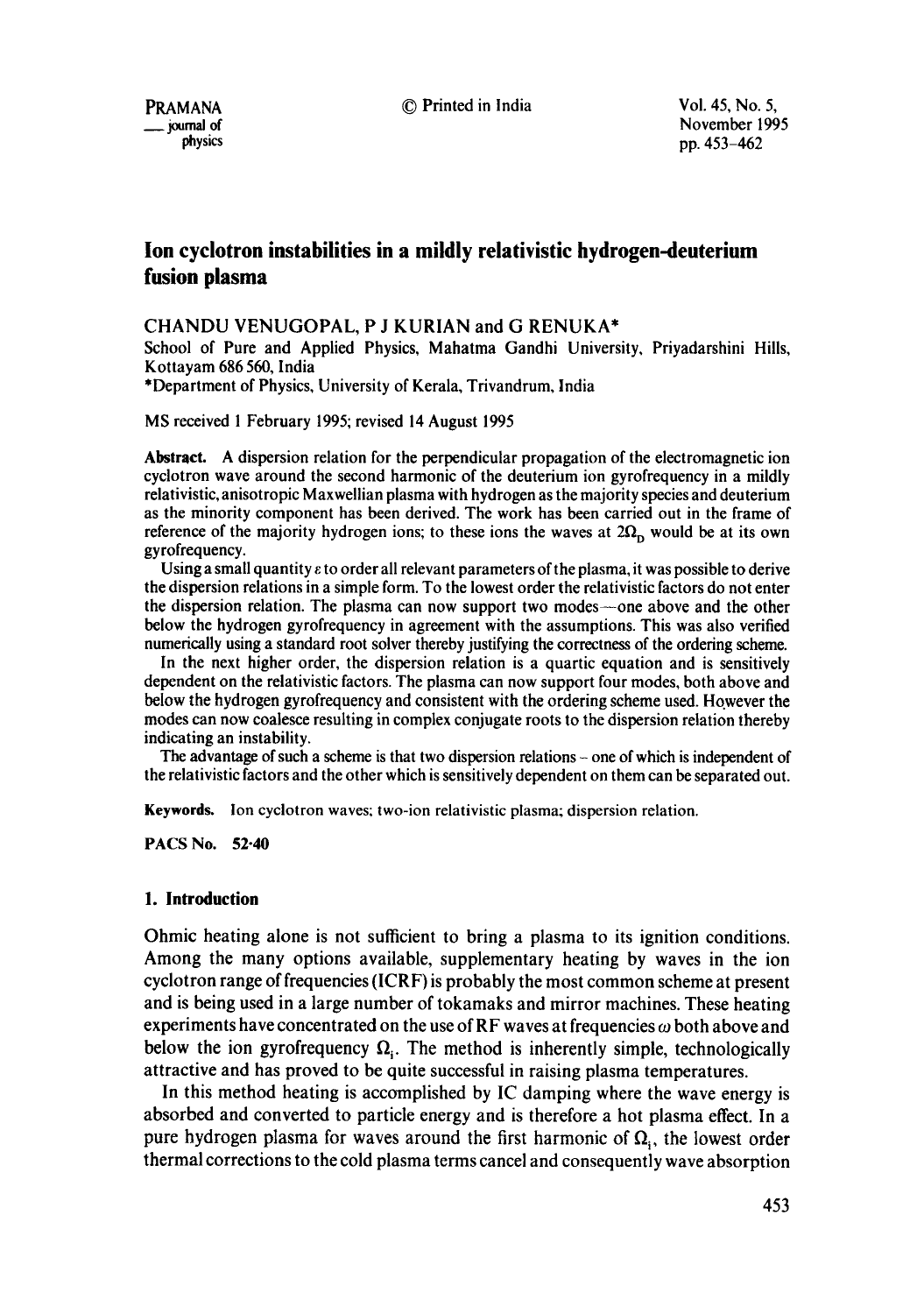is weak. However, for second harmonic ( $\omega \approx 2\Omega_{\rm D}$ ) heating, the lowest order thermal corrections are not negligible and a useful amount of wave damping can take place [1].

Fusion plasmas however, often contain more than one ionic species and this can give rise to additional absorption processes. In fact, in early low power experiments, the physics of wave damping at  $\omega \approx 2\Omega_p$  in a deuterium plasma was found to be dominated by the presence of a small amount of hydrogen ions (to which this wave is at its fundamental gyrofrequency). These ions played a dominant role in the propagation and absorption of wave energy. Starting with modest powers ICRF heating is at present an important scheme with which impressive powers of a few tens of MW have been achieved [2]. With larger and larger power inputs leading to higher and higher energies, relativistic effects can be expected to play an important role in ICRF heating experiments in future.

As mentioned above, fusion plasmas generally have various types of ions in differing concentrations. Of the many scenarios possible, we consider a mildly relativistic plasma containing hydrogen (H) as the majority species and deuterium (D) as the minority constituent and study IC propagation at the second harmonic of deuterium ion gyrofrequency in it (that is  $\omega \approx 2\Omega_{\rm D}$ ). Since we propose to work in the frame of the majority hydrogen ions this wave at  $\omega \approx 2\Omega_{\rm p}$  would be at its own gyrofrequency  $\Omega_{\rm H}$ .

Past analyses of dispersion relations for IC propagation in multi-ion component plasmas have been essentially numerical probably because of the complexity involved in an analytic calculation. Unfortunately, a fully numeric solution has the drawback that the cold plasma terms dominate the relativistic terms of the dielectric tensor thus masking many interesting features of wave propagation in relativistic plasrhas. Guided by the experimental parameters of an early mirror experiment and the numerical solutions of the dispersion relations we have, by means of an ordering parameter  $\varepsilon$  derived two dispersion relations. To the lowest order we arrive at a quadratic equation which is independent of the relativistic terms. This relation supports two modes, one above and the other below the hydrogen gyrofrequency  $\Omega_{\rm H}$ . The next higher order dispersion relation is a fourth order equation which is sensitively dependent on the relativistic terms. This relation yields four modes on either side of  $\Omega_H$  which can coalesce to make the plasma unstable.

The advantage of such an analytic scheme is that we have been able to separate out two dispersion relations, one of which is independent of the relativistic factors while the other is sensitively dependent on them. Such a separation is not possible in a fully numerical calculation.

#### **2. The dielectric tensor elements**

We are interested in the perpendicular propagation of IC waves around the second harmonic of the deuterium ion gyrofrequency ( $\omega \approx 2\Omega_{\rm D}$ ), in a mildly relativistic plasma with hydrogen as the majority species and deuterium as a minority constituent. The electrons form a neutralising background. The expressions for the relevant dielectric tensor elements have been derived earlier for a single ion plasma [3]; we extend these to a two-ion plasma. We too choose  $f_0$  to be a bi-Maxwellian which is given by [3]

$$
f_{0} = f_{\perp} f_{\parallel} = \frac{1}{\pi^{3/2} \bar{v}_{\perp}^2 \bar{v}_{\parallel}} \exp\bigg(-\frac{v_{\perp}^2}{\bar{v}_{\perp}^2} - \frac{v_{\parallel}^2}{\bar{v}_{\parallel}^2}\bigg). \tag{1}
$$

**454 Pramana - J. Phys., Vol. 45, No. 5, November 1995**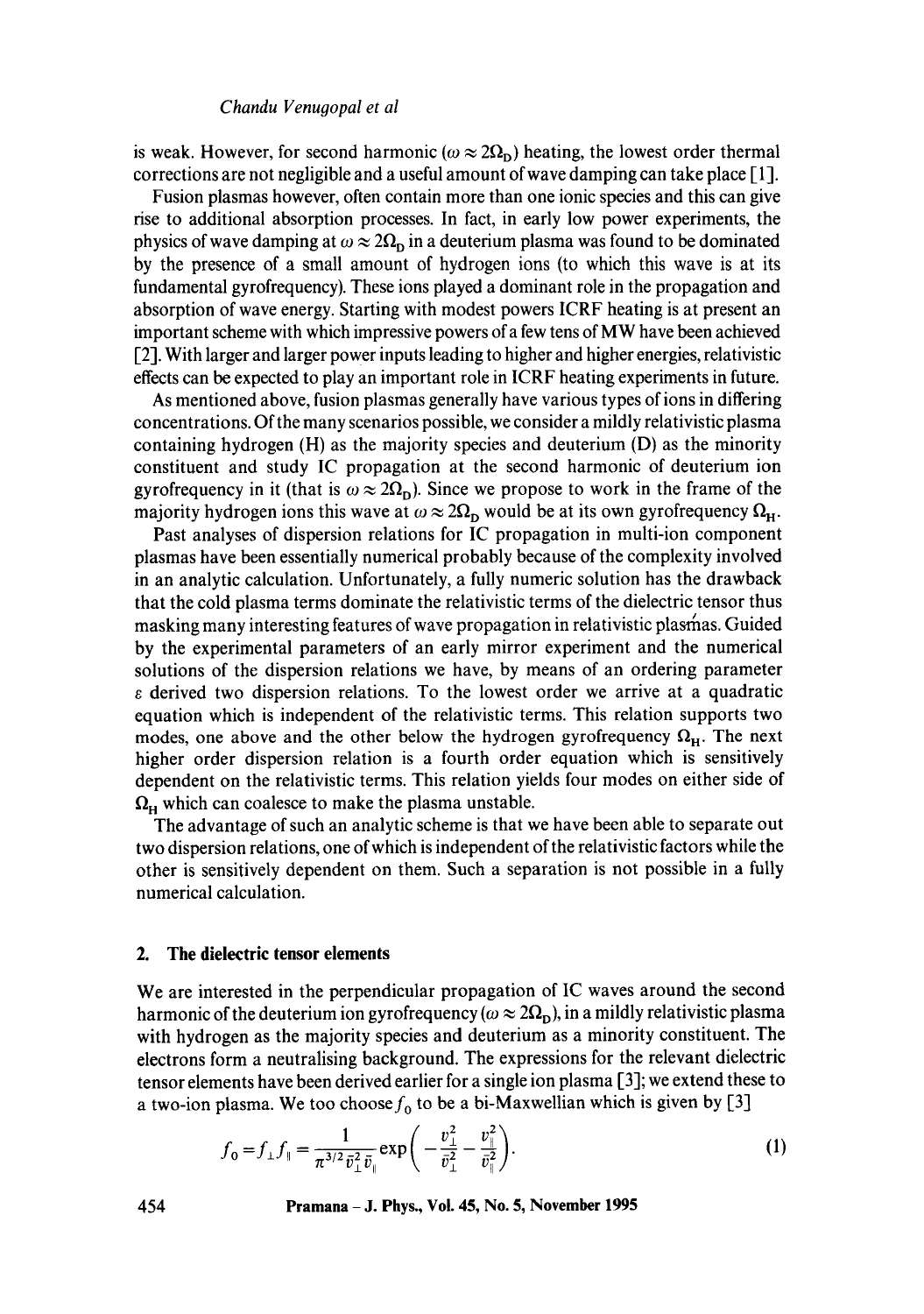The thermal energies  $\bar{v}_1^2$  and  $\bar{v}_1^2$  are related to the temperatures  $T_\perp$  and  $T_\parallel$ , perpendicular and parallel to the magnetic field  $B_0$  respectively by

$$
\bar{v}_{\perp}^2 = \frac{2\,T_{\perp}}{M} \text{ and } \bar{v}_{\parallel}^2 = \frac{2\,T_{\parallel}}{M},\tag{2}
$$

where  $M$  is the rest mass.

On substituting (1) into the expressions for the dielectric tensor elements and carrying out the various integrations we get the following expressions for  $K_{xx}$ ,  $K_{xy}$  and  $K_{yy}$ . A detailed derivation of these elements has been given earlier [3]; we, however, give only the final expressions to facilitate our discussions.

The relevant expressions are,

$$
K_{xx} - 1 = \sum_{\text{H.D.c}} \bar{\omega}_p^2 \sum_{n=1}^{\infty} n^2 \left\{ \frac{T_0}{n^2 - Z^2} + \left[ \frac{\bar{v}_1^2}{c^2} T_1 + \frac{1}{4} \frac{\bar{v}_1^2}{c^2} T_0 \right] \frac{n^2 + Z^2}{(n^2 - Z^2)^2} + \left[ \frac{3}{2} \left( \frac{\bar{v}_1^2}{c^2} \right)^2 T_2 + \frac{1}{2} \left( \frac{\bar{v}_1^2}{c^2} \right) \left( \frac{\bar{v}_1^2}{c^2} \right) T_1 + \frac{3}{16} \left( \frac{\bar{v}_1^2}{c^2} \right)^2 T_0 \right] \frac{Z^2 (3n^2 + Z^2)}{(n^2 - Z^2)^3} \left\}.
$$
\n(3a)

$$
\frac{K_{xy}}{i} = \sum_{\text{H.D.c}} \frac{\bar{\omega}_p^2}{Z} \sum_{n=1}^{\infty} n^2 \left\{ \frac{T'_0}{n^2 - Z^2} + \left[ \frac{\bar{v}_1^2}{c^2} T'_1 + \frac{1}{4} \frac{\bar{v}_1^2}{c^2} T'_0 \right] \frac{2Z^2}{(n^2 - Z^2)^2} + \left[ \frac{3}{2} \left( \frac{\bar{v}_1^2}{c^2} \right)^2 T'_2 + \frac{1}{2} \left( \frac{\bar{v}_1^2}{c^2} \right) \left( \frac{\bar{v}_1^2}{c^2} \right) T'_1 + \frac{3}{16} \left( \frac{\bar{v}_1^2}{c^2} \right)^2 T'_0 \right] \frac{Z^2(n^2 + 3Z^2)}{(n^2 - Z^2)^3} + \left[ \frac{3}{2} \left( \frac{\bar{v}_1^2}{c^2} \right)^2 T'_2 + \frac{1}{2} \left( \frac{\bar{v}_1^2}{c^2} \right) T'_1 + \frac{3}{16} \left( \frac{\bar{v}_1^2}{c^2} \right)^2 T'_0 \right] \frac{Z^2(n^2 + 3Z^2)}{(n^2 - Z^2)^3} \tag{3b}
$$

and

$$
K_{yy} - 1 = \sum_{\text{H.D.e}} \bar{\omega}_p^2 \sum_{n=0}^{\infty} \left\{ \frac{T_0''}{n^2 - Z^2} + \left[ \frac{\bar{v}_1^2}{c^2} T_1'' + \frac{1}{4} \frac{\bar{v}_1^2}{c^2} T_0'' \right] \frac{n^2 + Z^2}{(n^2 - Z^2)^2} + \left[ \frac{3}{2} \left( \frac{\bar{v}_1^2}{c^2} \right)^2 T_2'' + \frac{1}{2} \left( \frac{\bar{v}_1^2}{c^2} \right) \left( \frac{\bar{v}_1^2}{c^2} \right) T_1'' + \frac{3}{16} \left( \frac{\bar{v}_1^2}{c^2} \right)^2 T_0'' \right] \frac{Z^2 (3n^2 + Z^2)}{(n^2 - Z^2)^3} \right\}.
$$
\n(3c)

In the above the first summation is over the species (H indicating hydrogen, D deuterium and e electrons).

The definitions of the other parameters are

$$
\omega_p^2 = \frac{4\pi Ne^2}{M}, \quad \Omega_0 = \frac{eB_0}{Mc} = \gamma \Omega,
$$
  

$$
\bar{\omega}_p^2 = \frac{\omega_p^2}{\Omega_0^2} \quad \text{and} \quad Z = \frac{\omega}{\Omega_0}
$$
 (4)

where c is the velocity of light, N, the plasma density and  $\gamma$  the relativistic factor.

The Ts arise from the  $dv_{\perp}$  integrations and are, in general, functions of the modified Bessel function  $I_n(l_\perp)$  [3]. The argument  $l_\perp$  of  $I_n$  is defined by

$$
l_{\perp} = \frac{k_{\perp}^2 T_{\perp}}{\Omega_0^2 M}.
$$
 (5)

**Pramana - J. Phys., Vol. 45, No. 5, November 1995 455**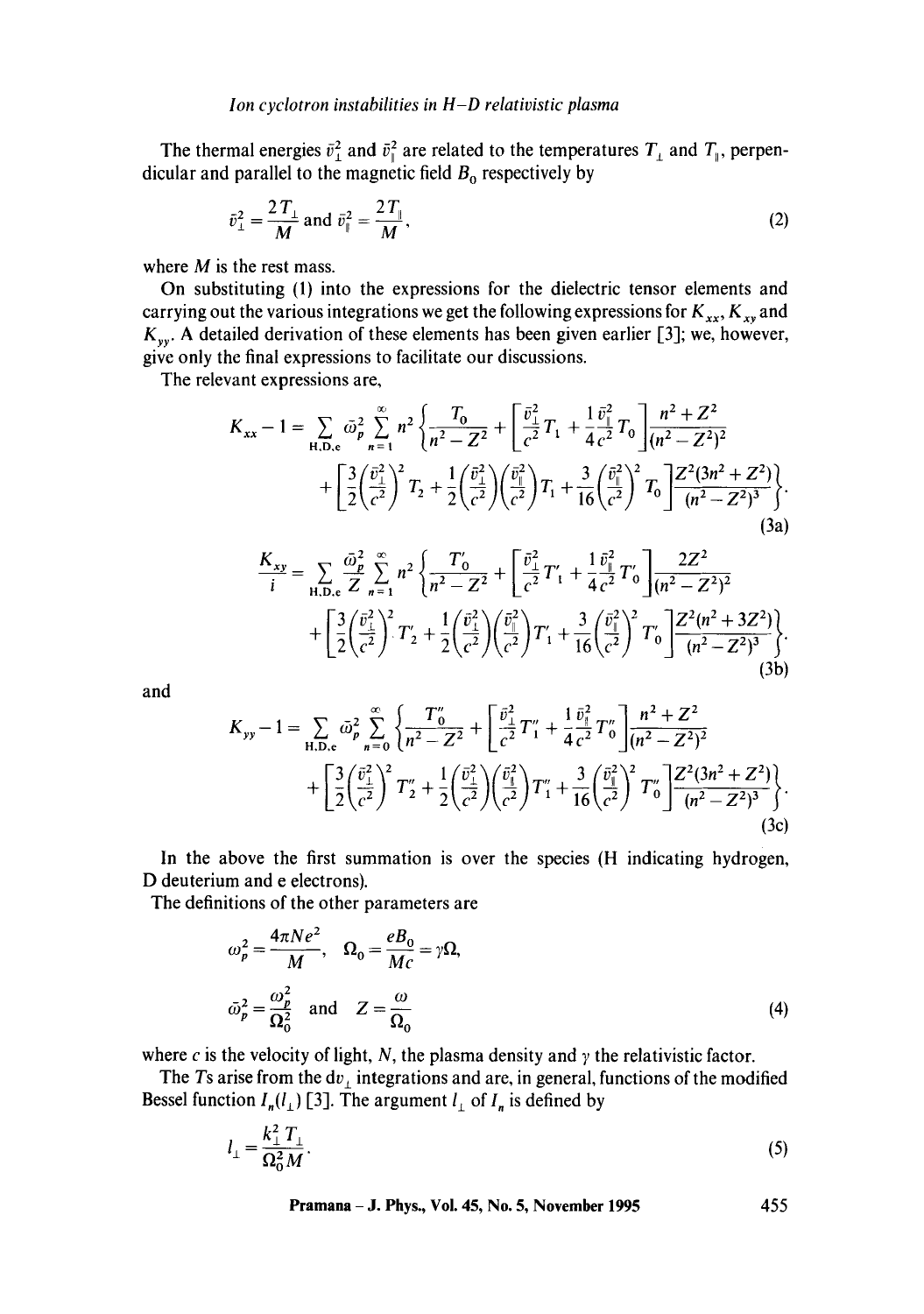#### *Chandu Venuqopal et al*

The explicit functional forms of the Ts are given in [3]. Also the prime on the summation in  $K_{yy}$  indicates that the  $n = 0$  contribution has to be divided by 2.

#### **3. The ordering procedure**

We are interested in the perpendicular propagation of IC waves around  $\omega \approx 2\Omega_p$  in a hydrogen-deuterium plasma. As mentioned, to the hydrogen ions these waves at  $\omega \approx 2\Omega_p$  would be at its own gyrofrequency  $\Omega_H$ . We shall thus work in the frame of the hydrogen ions.

The tensor elements (3a) to (3c) are all infinite summations and hence if used as such, the dispersion relation would become very complicated. Therefore, to arrive at a dispersion relation in a simple form, the dielectric tensor elements  $K_{ij}$  must contain only a finite number of terms to begin with. Such a truncation is possible only if the individual members of the tensor elements become progressively lesser than 1. We, therefore, define a small parameter  $\varepsilon$  to scale all the relevant parameters in the individual tensor elements and the final dispersion relation.

A quantity which is small and therefore convenient for the definition of  $\varepsilon$  is the ratio of the rest mass of the electron to that of the proton; thus  $\varepsilon \approx (M_e/M_H)^{1/2}$ . Having defined  $\epsilon$  we next characterize the wave in terms of this small parameter, conforming with experiments over a wide range of parameters. Theoretically, for a resonance, the frequency  $\omega$  must be equal to  $\Omega_H$ ; experimentally, however, the waves usually have a small range of frequencies around  $\Omega_H$ . It is this deviation from the exact value of  $\Omega_{\rm H}$  that we scale by  $\varepsilon$ .

In the presently available ICRF heating experiments the parameter (5) is much less than unity [4] and hence we shall scale this factor also in terms of  $\varepsilon$ ; that is  $l_{\perp D} \approx \varepsilon$ . Such an ordering, while agreeing with experiment, also has the advantage that the exponential and modified Bessel functions that occur in (3a) to (3c) can be expanded as a power series. We also make the simplifying assumption that the two ionic species are approximately in temperature equilibrium while the electrons are relatively colder than the ions. Thus  $T_{\perp H}/T_{\perp D} \approx 1$  (so that  $l_{\perp H} \approx \varepsilon$ ) while  $T_{\perp e}/T_{\perp H} \approx \varepsilon$ . However the electrons in spite of being colder will, because of their smaller mass, be more energetic and thus  $\bar{n}^2$   $\bar{n}^2$   $\bar{n}^2$ we shall assume that  $\frac{1H}{2} \approx \frac{1D}{2} \approx \varepsilon^2$  while  $\frac{1-\varepsilon}{2} = \varepsilon$ . And finally in many typical fusion experiments the ion plasma frequency is much larger than the ion gyrofrequency so that

 $(1/\bar{\omega}_{\rm pH}^2) \approx \varepsilon$ . Summarising, we have

$$
M_e/M_H \approx \varepsilon^2, \quad \Gamma = 1 - Z_H^2 \approx \varepsilon, \quad T_{\perp H}/T_{\perp D} \approx 1, \quad T_{\perp e}/T_{\perp H} \approx \varepsilon,
$$
  

$$
\frac{\bar{v}_{\perp H}^2}{c^2} \approx \frac{\bar{v}_{\perp D}^2}{c^2} \approx \varepsilon, \quad \frac{\bar{v}_{\perp e}^2}{c^2} \approx \varepsilon, \quad l_{\perp H} \approx l_{\perp D} \approx \varepsilon \quad \text{and} \quad \frac{1}{\bar{\omega}_{PH}^2} \approx \varepsilon \quad (6)
$$

We shall use this ordering scheme in the derivation of our dispersion relations.

# **4. The tensor elements and the dispersion relation**

The expressions for the dielectric tensor elements  $K_{xx}$ ,  $K_{xy}$  and  $K_{yy}$  can be derived using the ordering scheme of (6) and the relevant expressions from  $(3a)$  to  $(3c)$ . In fact they are

**456 Pramana J. Phys., Vol. 45, No. 5, November 1995**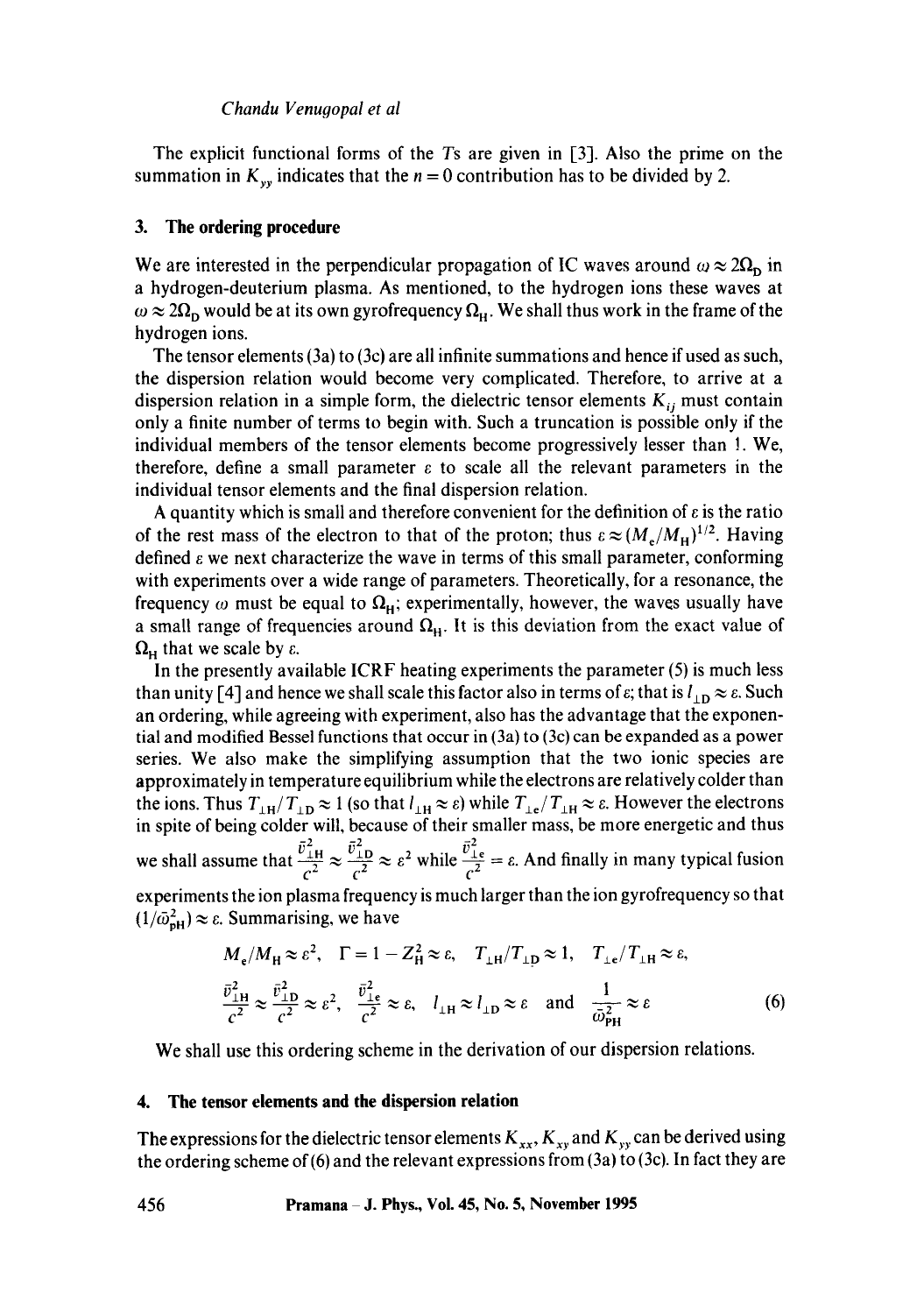### *Ion cyclotron instabilities in H-D relativistic plasma*

given, to order  $\epsilon^2$ , in [3]. However, when the tensor elements are of this order the relativistic terms do not enter the dispersion relation [5]. We have therefore extended the tensor elements to order  $\varepsilon^3$  while also considering contributions from our second ionic species. Unfortunately the expressions for the tensor elements now become very lengthy and hence we shall not give them here; however, their derivation is straight forward.

Substituting the tensor elements into the formula for dispersion relation (equation (21) of [3]) and simplifying we arrive at our dispersion relation which we shall, for the moment, write as

$$
D(\omega, k_{\perp}) = D_1(\omega, k_{\perp}; \approx \varepsilon^2) + D_2(\omega, k_{\perp}; \approx \varepsilon^4) = 0.
$$
 (7)

Relation (7) indicates that our dispersion relation has to be written as a sum of two parts—the first one, namely D<sub>1</sub>, containing terms of order  $\varepsilon^2$  and D<sub>2</sub> terms of order  $\varepsilon^4$ . Obviously the two have to be separately equated to zero and solutions obtained.

The dispersion relation, to order  $\varepsilon^2$ , has the form

$$
D_{1}(\omega, k_{\perp}; \approx \varepsilon^{2}) = \Gamma^{2} \left\{ -N_{DH} \left[ \frac{1}{3} N_{DH} + \frac{4}{9} - \frac{2}{3} N_{eH} + \frac{2}{3} \frac{l_{\perp H}}{\beta_{\perp H}} \right] + N_{eH}^{2} \right\} + \Gamma \left\{ \frac{l_{\perp H}}{\beta_{\perp H}} - 1 - \frac{4}{3} N_{DH} - \delta \right\} - \frac{1}{2} l_{\perp H}^{2} + \left[ \frac{4 \bar{v}_{\perp H}^{2} + \bar{v}_{\parallel H}^{2}}{\epsilon^{2}} \right] \left[ \frac{l_{\perp H}}{\beta_{\perp H}} - 1 - \frac{4}{3} N_{DH} \right] = 0
$$
 (8)

where  $N_{\text{eH}} = N_{\text{e}}/N_{\text{H}}$  etc, and

$$
\delta = \left\{ \frac{2}{\bar{\omega}_{\text{pH}}^2} - l_{\text{1D}} \left[ \frac{1}{2} N_{\text{DH}} \frac{l_{\perp H}}{\beta_{\perp H}} + \frac{1}{3} N_{\text{DH}}^2 + \frac{2}{3} N_{\text{DH}} - N_{\text{eH}} N_{\text{DH}} \right] + l_{\text{H}} \left[ \frac{1}{3} - 2N_{\text{eH}} + \frac{2}{3} N_{\text{DH}} \right] - l_{\text{H}} \left[ 1 - \frac{l_{\perp H}}{\beta_{\perp}} + \frac{4}{3} N_{\text{DH}} \right] \right\}
$$

and

$$
\beta_{\perp H} = \frac{4\pi N_H T_{\perp H}}{B_0^2} \quad \text{with} \quad \frac{l_{\perp H}}{\beta_{\perp H}} \approx 1 + N_{\text{DH}}
$$

As a check on (8) we note that for  $N_D = 0$ , it reduces to the dispersion relation in [3]; the small differences being due to our slightly different ordering. Inspecting (8), we find that for the first three terms to be of order  $\varepsilon^2$  we need to set [6]

$$
\left[1 - \frac{l_{\perp H}}{\beta_{\perp H}} + \frac{4}{3} N_{\text{DH}}\right] \approx \varepsilon. \tag{9}
$$

With this the last term and a factor similar to (9) in  $\delta$  in (8) is of the order  $\varepsilon^3$  and hence drops out of it.

The dispersion relation, to order  $\varepsilon^2$ , is thus given by

$$
D_1(\omega, k_{\perp}; \approx \varepsilon^2) = \Gamma^2 \left\{ N_{\text{eH}}^2 - N_{\text{DH}} \left[ \frac{1}{3} N_{\text{DH}} + \frac{4}{9} - \frac{2}{3} N_{\text{eH}} + \frac{2}{3} \frac{l_{\perp H}}{\beta_{\perp H}} \right] \right\}
$$

**Pramana - J. Phys., Vol. 45, No. 5, November 1995 457**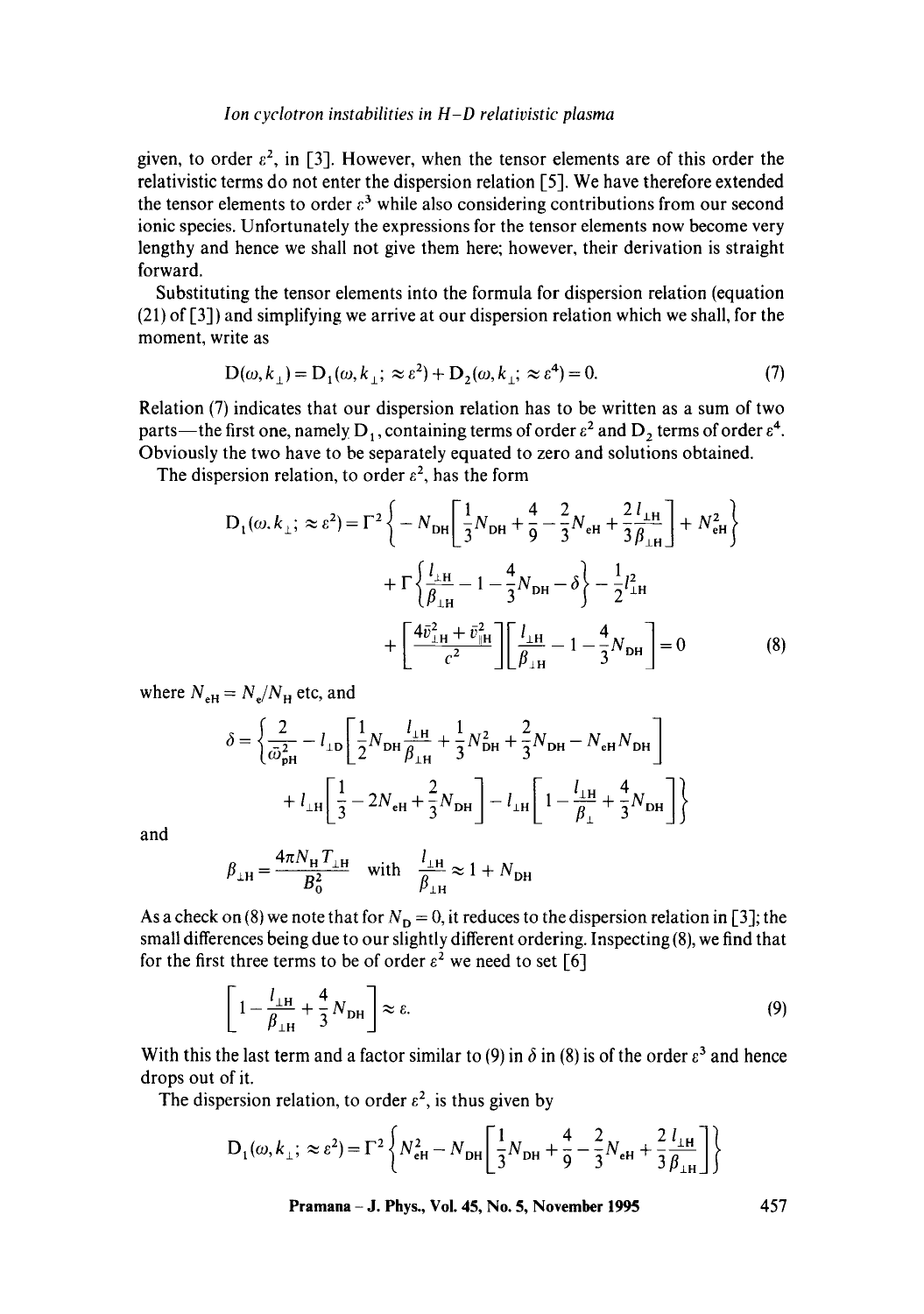*Chandu Venugopal et al* 

$$
- \Gamma \left\{ 1 - \frac{l_{\perp H}}{\beta_{\perp H}} + \frac{4}{3} N_{\rm DH} + \delta \right\} - \frac{1}{2} l_{\perp H}^2 = 0 \tag{10}
$$

where

$$
\delta = \left\{ \frac{2}{\omega_{\text{pH}}^2} - l_{\text{1D}} \left[ \frac{1}{2} N_{\text{DH}} \frac{l_{\text{1H}}}{\beta_{\text{1H}}} + \frac{1}{3} N_{\text{DH}}^2 + \frac{2}{3} N_{\text{DH}} - N_{\text{cH}} N_{\text{DH}} \right] + l_{\text{1H}} \left[ \frac{1}{3} - 2N_{\text{cH}} + \frac{2}{3} N_{\text{DH}} \right] \right\}
$$

Adding the higher order terms in (8) and in  $\delta$  to  $D_2(\omega, k_1: \approx \varepsilon^4)$  the dispersion relation, to order  $\varepsilon^4$ , is given by

$$
a_4\Gamma^4 + a_3\Gamma^3 + a_2\Gamma^2 + a_1\Gamma + a_0 = 0.
$$
 (11)

The expressions for the coefficients in  $(11)$  are lengthy and are therefore given in an appendix, namely Appendix A. As a check on these expressions we note that for  $N_{\text{DH}} = 0$ they reduce to the corresponding expressions for a single ion plasma [5]. Here too a term

$$
\left[\frac{24(\bar{v}_{1\text{H}}^2)^2 + 8\bar{v}_{1\text{H}}^2 \bar{v}_{1\text{H}}^2 + 3(\bar{v}_{1\text{H}}^2)^2}{4c^4}\right] \left(1 + \frac{4}{3}N_{\text{DH}} - \frac{l_{1\text{H}}}{\beta_{1\text{H}}}\right)
$$

drops out of (11) as it is now of order  $\varepsilon^5$ .

### **5. Discussion**

In the derivation of our dispersion relations  $(10)$  and  $(11)$ , the scaling adopted was that of  $l_{\perp H} \approx l_{\perp D} \approx \varepsilon$  as the two ionic species were assumed to be in temperature equilibrium. It would, however, be interesting to also consider the case where the two ionic species have appreciably different temperatures and the consequent changes in our dispersion relation. Such a situation, though algebraically tedious, can easily be studied by changing the ordering of  $l_{\perp H}$  and  $l_{\perp D}$ . We discuss below the cases where the majority hydrogen ions are much colder than deuterium and vice versa.

We first consider  $T_{\perp H} \rightarrow 0$  so that  $l_{\perp H} \approx \varepsilon^2$  and  $\bar{v}_{\perp H}^2/c^2 \approx \varepsilon^3$ . However,  $l_{\perp H}/\beta_{\perp H}$  is finite as it is independent of temperature. The quadratic equation (10) now has one solution at  $Z_H = \omega/\Omega_H$ ) = 1.0. This can be anticipated physically as the majority species hydrogen is now effectively cold. The other solution is still dependent on the finite temperature effects introduced by the second species deuterium. On the other hand the quartic equation (11) reduces to a cubic equation, the characteristics of which now depend on the deuterium density and temperature. A solution of this dispersion relation, for the parameters given below, gives one real root and a pair of complex conjugate roots around  $Z_H = 1.0$ . No major changes in the form of these equations were introduced when  $T_{\rm{H}} \rightarrow 0$ .

No major changes in (10) and (11) were found for the other limiting case of  $T_{\perp D} \rightarrow 0$  $(l_{\perp D} \approx \varepsilon^2, \bar{v}_{\perp D}^2/c^2 \approx \varepsilon^3).$ 

# **6. Results**

The dispersion relations have been plotted for conditions of a typical mirror experiment [7].

**458 Pramana - J. Phys., VoL 45, No. 5, November 1995**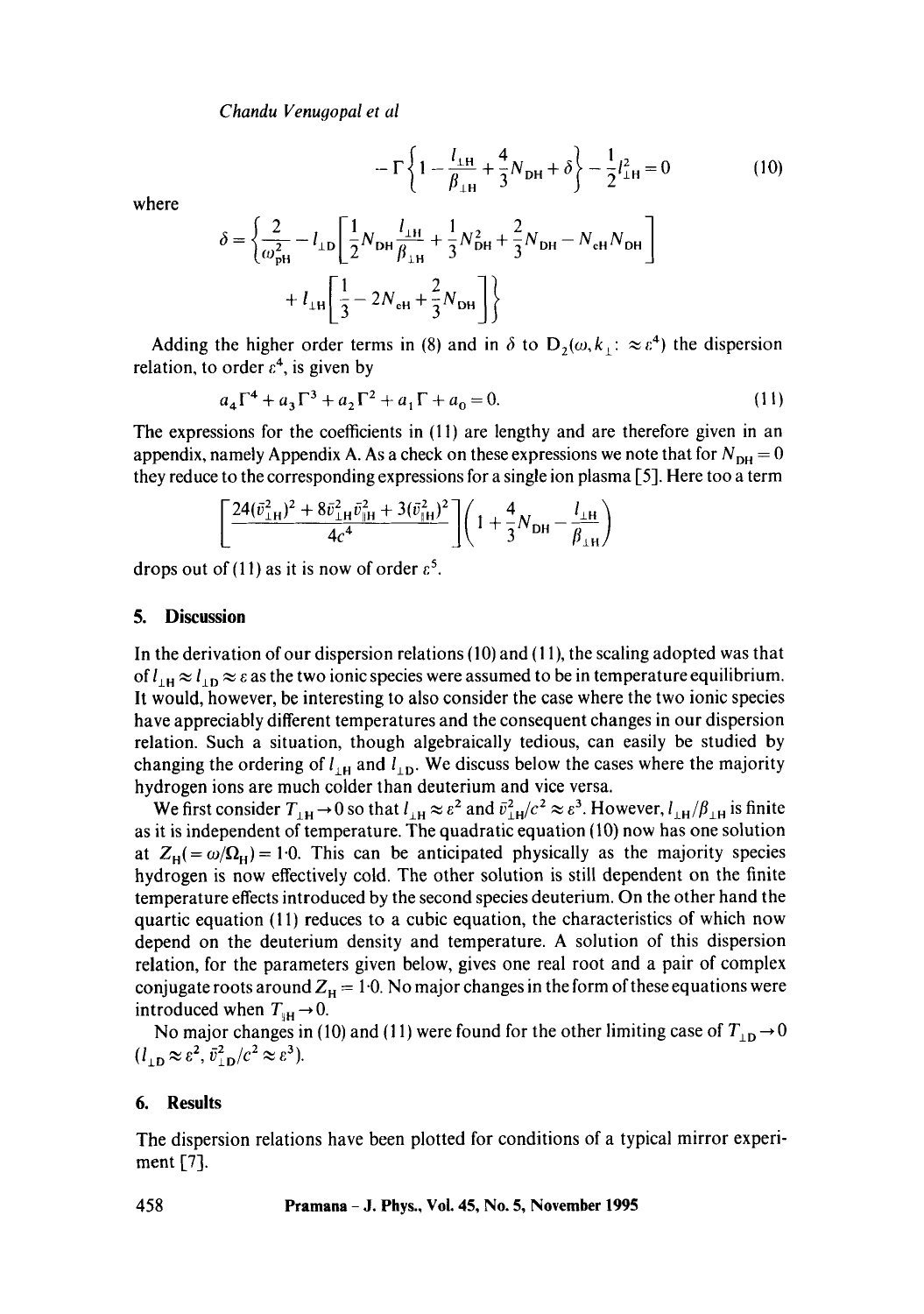

**Figure 1.** A plot of  $Z_H$  versus  $k_{\perp} r_{\text{LD}}$  for  $T_{\text{LE}}/T_{\text{LE}} = 0.023$  and  $T_{\text{ID}}/T_{\text{LE}} = 0.5$  and  $T_{\text{H}}$  = 50 keV. The dotted lines are the solutions of (10) for  $N_{\text{H}} = 2.67*10^{13}$  cm<sup>-3</sup> and a deuterium density 30% of that of hydrogen. The solid lines are for a single ion plasma ( $N_H = 3.76318 \times 10^{13}$  cm<sup>-3</sup> and  $N_D = 0.0$ ). The dots on the curves are the solutions obtained numerically.

The ions in the experiment had a temperature  $T_{\text{H}} = 50 \,\text{keV}$  and to conform to our ordering scheme we assume a slightly lower electron temperature of  $T_{1e} = 1.15 \text{ keV}$ compared to the observed value of 9 keV. Since the electron contributions to (10) and (11) are only minimal this assumption does not greatly alter our results. The other relevant parameter is  $B_0 = 4*10^4$  G.

Figure 1 is a plot of  $Z_H$  versus  $k_{\perp}r_{LD}(r_{LD})$  is deuterium ion Larmour radius) for  $T_{\perp e}/T_{\perp H} = 0.023$  and  $T_{\perp D}/T_{\perp H} = 0.5$ . Since  $l_{\perp} \approx \varepsilon (= 0.023)$ , we are restricted to a small range of  $k_{\perp}r_{\text{LD}}$  from 0.205 to 0.225. Corresponding to the midpoint of this interval,  $\beta_{\perp H}$  was calculated using (9) and finally  $N_{\rm H}$  from the definition of  $\beta_{\perp H}$ . The dotted lines are the solutions of (10) for  $N_{\rm H} = 2.67*10^{13}$  cm<sup>-3</sup> and a deuterium density of 30% of that of hydrogen. We find that there are two modes on either side of the hydrogen ion gyrofrequency  $\Omega_H$  in agreement with our assumptions. The lower frequency (LF) mode approaches  $\Omega_H$  while the other high frequency (HF) mode deviates away from it for increasing  $k_{\perp}r_{\text{LD}}$ . For a comparative study we also plot these modes for a single ion plasma ( $N_H = 3.76318 \times 10^{13}$  cm<sup>-3</sup> and  $N_D$  is 0.0) and these are depicted as the pair of solid lines. We find that the curves are similar; however the point of their closest approach decreases with increasing deuterium density.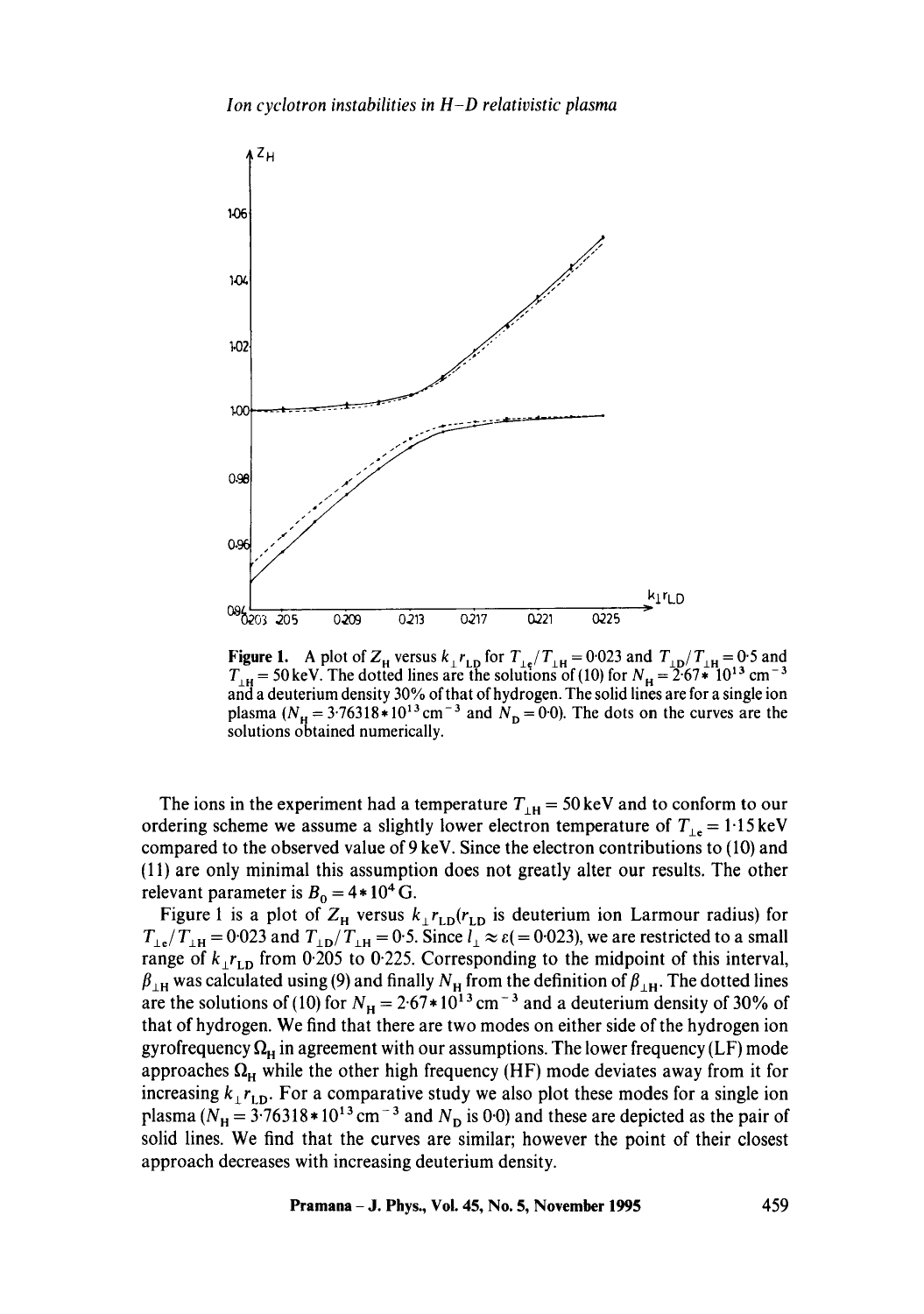### *Chandu Venugopal et al*

Extensive numerical calculations were also performed to confirm the above results. The routines for the calculation of the modified Bessel functions in the tensor elements (3a) to (3c) were obtained from the well known text numerical recipes [8]. The returned values of  $e^{-l_1}I_n(l_1)$  were then rechecked for their accuracy against their values available in literature [9]. The dispersion relations were then set up using (3a) to (3c) with the relativistic terms equal to zero ((10) is a non-relativistic dispersion relation) and solved iteratively using the standard root solver ZANLYT. The dots on the curves in figure 1 are the solutions obtained numerically. We find the agreement to be good especially for the LF mode where they are almost identical with the analytic solutions. Very slight variations occur for the HF mode. However, on the whole the numerical solutions confirm the soundness of our ordering scheme and the correctness of relation (10).

Figure 2 is a plot of our quartic relation (11) for  $N_H = 2.9563 \times 10^{13} \text{ cm}^{-3}$  (with a deuterium density 20% of this value and depicted by solid lines) and  $2.67 * 10^{13}$  cm<sup>-3</sup> (deuterium density is equal to 30% of this value; depicted by dotted lines), the temperature  $T_{\perp H}$  being = 50 keV and  $T_{\perp D}/T_{\perp H}$  = 0.5. As can be seen, the plasma can now support four modes on either side of  $\Omega_H$ . However there is only a small region of wavelength where there are four distinct modes, The LF and HF modes then coalesce



**Figure2.** A plot of quartic equation (11). The solid lines are for  $N_{\rm H} = 2.9563 * 10^{13}$  cm<sup>-3</sup> and a deuterium density 20% of that of hydrogen. The dotted lines are for  $N_{\rm H} = 2.6700 \times 10^{13}$  cm<sup>-3</sup> and a deuterium density 30% of that of hydrogen. The other parameters are the same as in figure 1.

#### **460 Pramana - J. Phys., Vol. 45, No. 5, November 1995**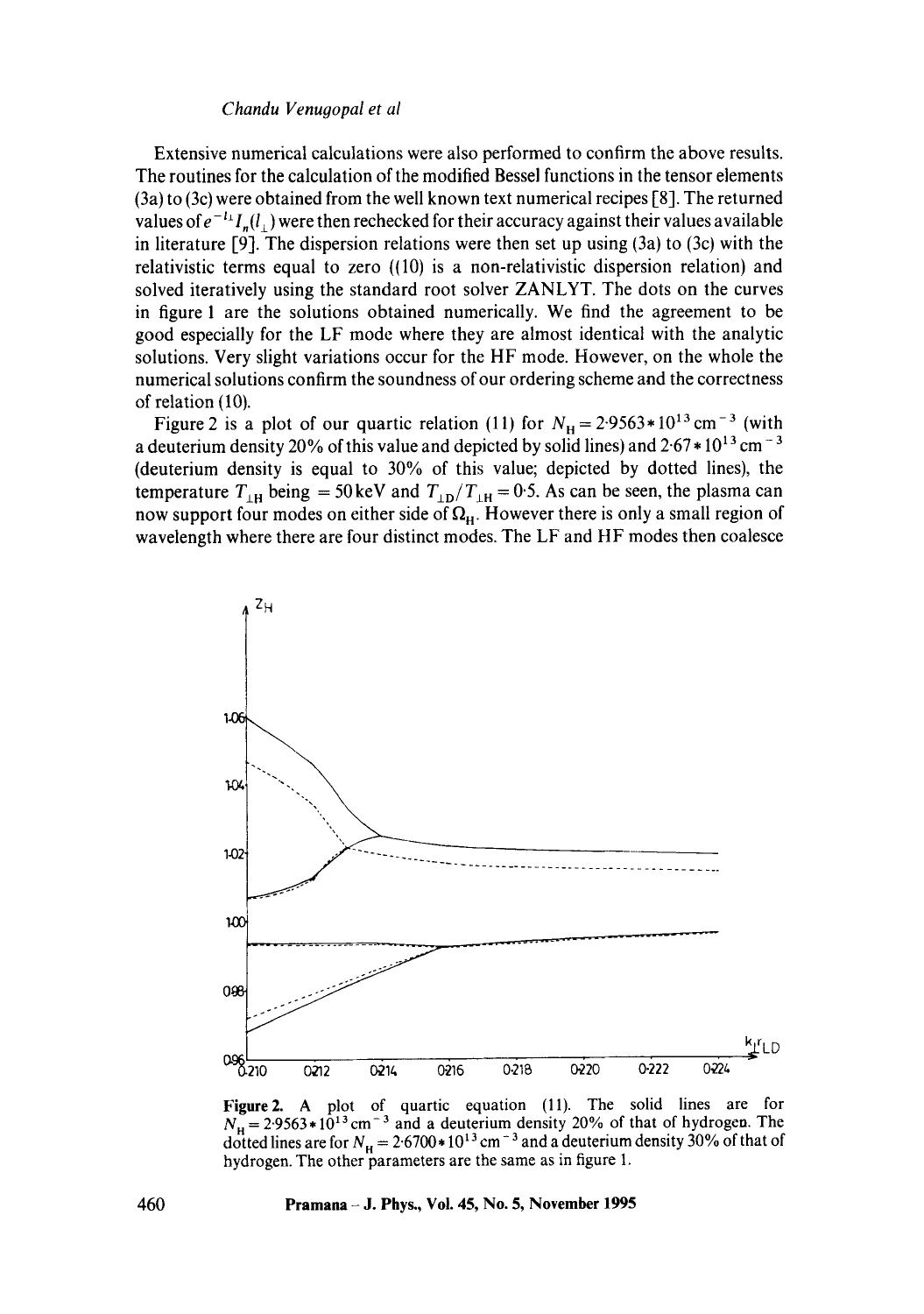to give a pair of complex conjugate roots indicating an instability. As can be seen the variations for the two values of density are minor except for the early onset of the instability for the HF mode for the latter case. Unfortunately we are not able to demonstrate any numerical confirmation of figure 2, due to the reasons mentioned in § 1. The non-relativistic terms "interfere" with and even dominate the relativistic terms in a fully numeric calculation; whereas analytically we have been successful in isolating the relativistic from the non-relativistic dispersion relation.

We now briefly compare these results with that obtained for a single ion plasma [5]. A weakly relativistic single ion plasma can support three modes—a pair of LF modes which coalesce to produce an instability and a HF mode. However, for a two ion plasma we find that in addition to the three modes, the second ion component introduces another HF mode.

#### **7. Conclusions**

We have in this paper studied the propagation and stability of IC modes in weakly relativistic two-ion component plasma with hydrogen as the majority species and deuterium as the minority species. We have, by means of an ordering parameter, been able to separate out two dispersion relations - one of which is independent of the relativistic factors (and having stable roots) and the other which depends on the relativistic terms. The non-relativistic relation has two solutions-a HF mode and a LF mode, with frequencies respectively higher and lower than the ion gyrofrequency. The latter dispersion relation supports four modes—a pair of HF and LF modes which can coalesce to make the plasma unstable. The relativistic terms are responsible for the instability. The results for the non-relativistic case have also been verified numerically using a standard root solver.

# **Acknowledgement**

The authors thank the referee for his very useful comments which have greatly improved the contents of this paper.

# **Appendix A**

$$
a_4 = N_{\text{DH}} \left[ \frac{8}{9} \frac{l_{\text{LH}}}{\beta_{\text{LH}}} + \frac{16}{27} + \frac{4}{9} N_{\text{DH}} - \frac{8}{9} N_{\text{eH}} \right]
$$
  
\n
$$
a_3 = l_{\text{LH}} \left[ -\frac{1}{3} \frac{l_{\text{LH}}}{\beta_{\text{LH}}} - \frac{4}{9} + \frac{4}{9} N_{\text{DH}} + \frac{4}{3} N_{\text{eH}} \right]
$$
  
\n
$$
+ l_{\text{LD}} N_{\text{DH}} \left[ \frac{4}{3} N_{\text{eH}} - \frac{2l_{\text{LH}}}{3 \beta_{\text{LH}}} - \frac{8}{9} - \frac{4}{9} N_{\text{DH}} \right]
$$
  
\n
$$
- \frac{1}{\bar{\omega}_{\text{PH}}^2} \left[ \frac{l_{\text{LH}}}{\beta_{\text{LH}}} + 2 + \frac{4}{3} N_{\text{DH}} \right]
$$
  
\n
$$
a_2 = -l_{\text{LH}} \left[ \frac{5}{8} \frac{l_{\text{LH}}}{\beta_{\text{LH}}} l_{\text{LH}} + \frac{53}{48} l_{\text{LH}} + \frac{4}{\bar{\omega}_{\text{PH}}^2} + \frac{9}{4} l_{\text{LH}} N_{\text{DH}} + 2 \frac{T_{\text{Le}}}{T_{\text{LH}}} N_{\text{eH}}
$$

**Pramana J. Phys., Vol. 45, No. 5, November 1995 461**